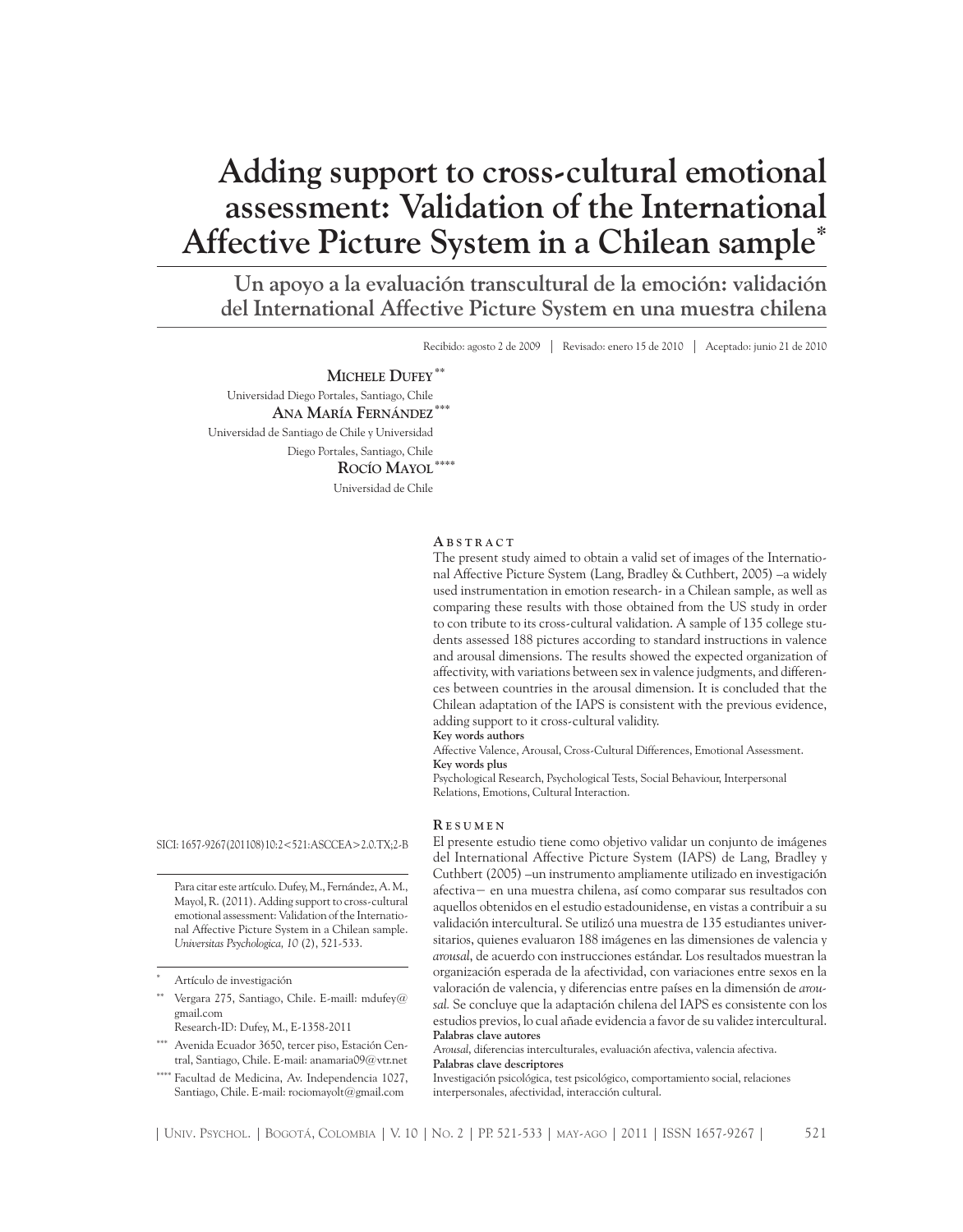## **Introduction**

The scientific study of emotions has been an emblematic topic for psychology. In fact, considerable conceptual and methodological challenges have been posed by diverse authors from the beginnings of the discipline to nowadays to uncover the quintessence of emotion. Modern techniques have confirmed and refined what was already stated by pioneers like James, Lange and Wundt: emotions are by definition adaptive body responses that activate the organism in response to environmental stimuli. There is no doubt that with the advent of psychophysiology and neuroscience a deeper understanding of the biological and neurophysiological basis of the emotional phenomenon has been achieved (for example, see Carretie, 2001; Davidson, 2003). At the present time, there is a vast consensus that emotions are action dispositions that have been modeled throughout evolution, with a high degree of phylogenetic conservation (Lang, 1995).

Several authors have argued for the existence of a biphasic structure of affectivity that accounts for two motivational systems: one appetitive and another aversive (Davidson, 2003; Lang, 1995; Lang, Bradley & Cuthbert, 1990). The first of these systems is responsible for approaching behaviors, attachment and consummatory acts when safety is perceived, whereas the activation of the latter allows withdrawal, escape and defense in threatening situations. Any emotional reaction can be placed in the approach-avoidance continuum and this defines a specific action pattern that is consistent with the underlying state of the central affect-motivational organization. This motivated behavior has an evolutionary basis that has shaped both central (cerebral) and peripheral (somatic and autonomic) components that account for each motivational system, that have been specified by diverse studies with animals (Fanselow, 1994; Kapp, Frysinger, Gallagher & Haselton, 1979; LeDoux, 1990) and humans (Bradley, Codispoti, Cuthbert & Lang, 2001a; Bradley, Codispoti, Sabatinelli & Lang, 2001b; Palomba, Sarlo, Angrilli, Mini & Stegagno, 2000; Schupp, Cuthbert, Bradley, Birbaumer & Lang, 1997).

Based on the revision of diverse theorists of emotions, Bradley and Lang (2007) propose that affective motivational activation can be judged by two dimensions: the hedonic valence that indexes which motivational system is engaged, and the arousal dimension, which expresses its activation degree. Also, they highlight the need to rely on valid and standardized metrics in emotion research, considering the diversity of physical parameters by which the emotional stimuli can be defined and emotional states can be induced, leading to incomparability of results among different studies. Thus, the authors have made an important effort in order to collect and standardize pictures that represent a wide spectrum of experiences linked to human life, which have been arranged in a large database named the International Affective Picture System (IAPS), (Lang, Bradley & Cuthbert, 2005).

The IAPS pictures depict emotional situations that are rated in valence, arousal and dominance dimensions using the Self-Assessment Manikin (SAM), (Lang, 1980), a 9-point analogue scale, for both men and women. An "affective space" with a boomerang shape appears when the total ratings for each image are plotted according to the valence and arousal dimensions in the Y and X axis, respectively. The characteristics of the affective space are consistent with the theoretical organization of affectivity: hedonic ratings become more positive and negative as arousal levels increase, revealing that the amount of arousal reflects the degree of activation in both appetitive and defensive systems. The psychometric properties of the IAPS have been optimal in both reliability and validity (Bradley & Lang, 2007; Lang, 1995).

Diverse studies have shown the robustness of the primary motivational systems. Electrophysiological results tend to be replicated across studies (e.g. Amrhein, Mülberger, Pauli & Wiedemann, 2004; Bradley et al., 2001a; see also Olofsson, Nordin, Sequeira & Polich, 2008, for a detailed event-related potential's review). Standardization reports for the IAPS have been also conducted in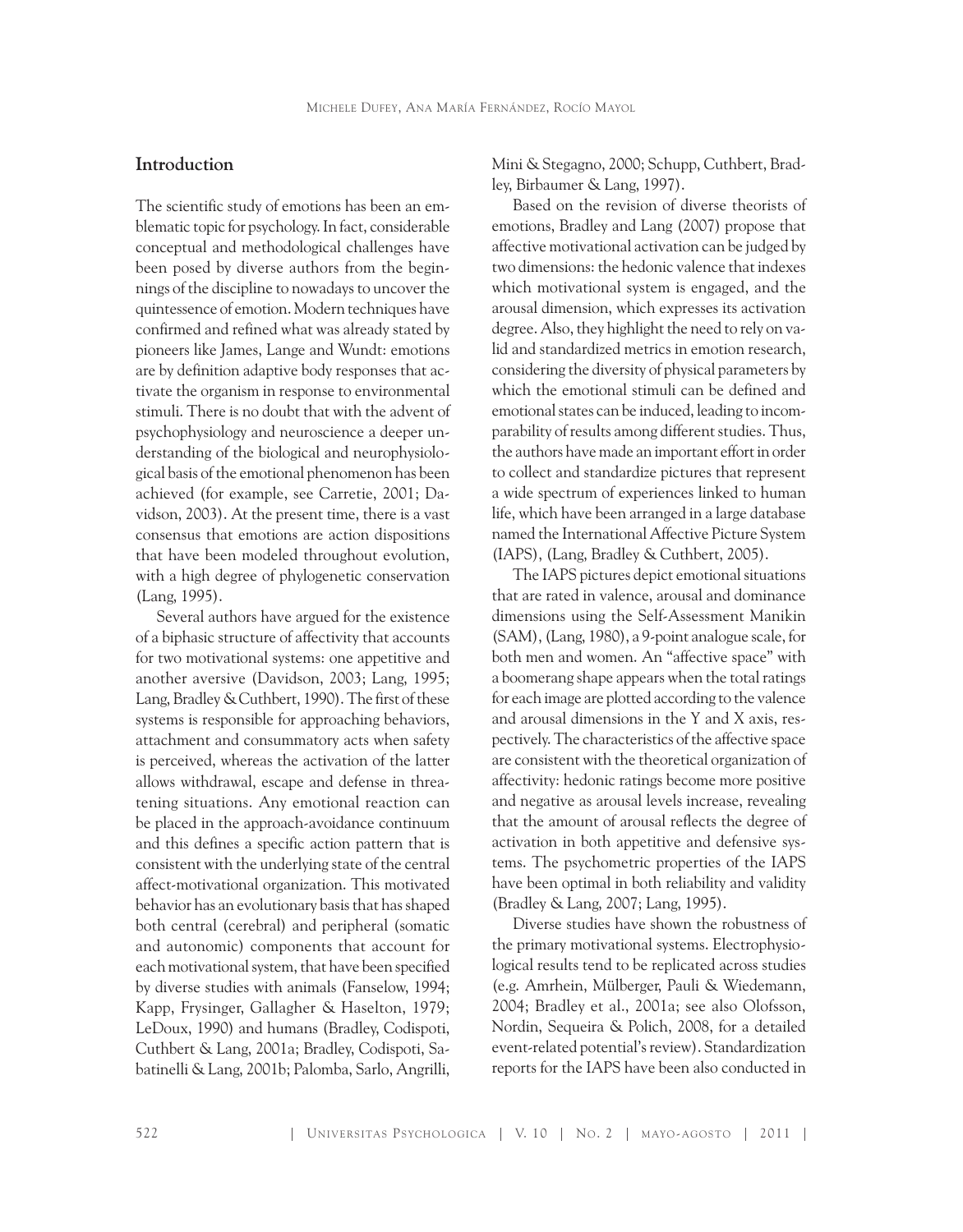different countries, such as Brazil, Spain, and the US, as well as validation and adaptation studies in Germany and Belgium. A comparative reading of this evidence shows similarity among methodological aspects, with main variations in the number and extraction procedure of pictures as well as the inclusion, or not, of the dominance dimension of the SAM. This allows relative consistence between studies, thus, a considerable degree of comparability between results.

In the Brazilian validation of the IAPS (Lasaitis, Ribeiro & Bueno, 2008; Ribeiro, Pompéia & Bueno, 2004, 2005) results in the valence dimension are equivalent to the US standardization, whereas arousal scores are higher in Brazil. Also, and for the same pictures set, Brazilian students reveal a stronger linear association between valence and arousal  $(r = -0.82)$  than the US normative  $(r = -0.25)$ , which is explained by the authors by the tendency of Brazilians to nominate positive pictures as less arousing. In the German adaptation (Grühn & Scheibe, 2008) a strong negative correlation between valence and arousal is emphasized (*r* = -0.79), whereas this association in the US study was smaller  $(r = -0.47)$ . Although erotic pictures were perceived as more positive and less arousing by the US sample, Spanish results (Moltó et al., 1999; Vila et al., 2001) are comparable in valence to the US study but with lower arousal scores; while the Belgium data (Verschuere, Crombez & Koster, 2007) shows similar results for both dimensions when compared to the US norm.

In sum, results are consistent across the different standardization and validation studies of the IAPS, pointing to a high conservation in the predicted organization of affectivity. Variations in the association between valence and arousal dimension are observed across some countries, which can be in part due to methodological or conceptual issues related to the understanding of the meaning of the dimensions (e. g., arousal dimension, Ribeiro et al., 2005). Alternatively, differences might be consistent with the observation that the IAPS can be sensitive to detect cultural differences in emotion disposition (Bradley & Lang, 2005).

The present study was aimed to attain a valid set of the IAPS pictures in a Chilean sample. Also, due to the relevance in obtaining cross-cultural information regarding the validity of affectivity assessment by the IAPS, a comparison between US and Chilean results was made. It was expected that the judgment of the pictures would follow previous findings in the structure of the affective space, and more arousing scores were hypothesized to emerge from negative pictures in relation to positive ones. Some studies have shown that the arousal dimension is sensitive to cultural differences among countries, wherein the IAPS has been validated (i.e. Grühn & Scheibe, 2008; Ribeiro, Pompéia & Amodeo, 2004, 2005). Therefore, possible discrepancies in the arousal dimension between the Chilean and the US studies were expected to occur.

## **Method**

#### *Participants*

A total sample of 135 psychology college students were recruited, with a mean age of 20.13 (*SD*  $= 2.29$ ) and from which 65% were women. All the participants participated voluntarily in the research.

#### *Stimuli*

One hundred and eighty eight colored pictures were selected from the IAPS database. Since this study was part of a broader research, slides were intentionally extracted and picture content was chosen to depict household objects or people in diverse social situations. The picture numbers are presented in Appendix 1

#### *Procedure*

Data collection was carried out during classroom hours in an introductory psychology course. Pictures were assessed by two subsamples of 68 and 67 participants each; the first one rated 105 pictures and, the second one, 83 pictures. In a first step,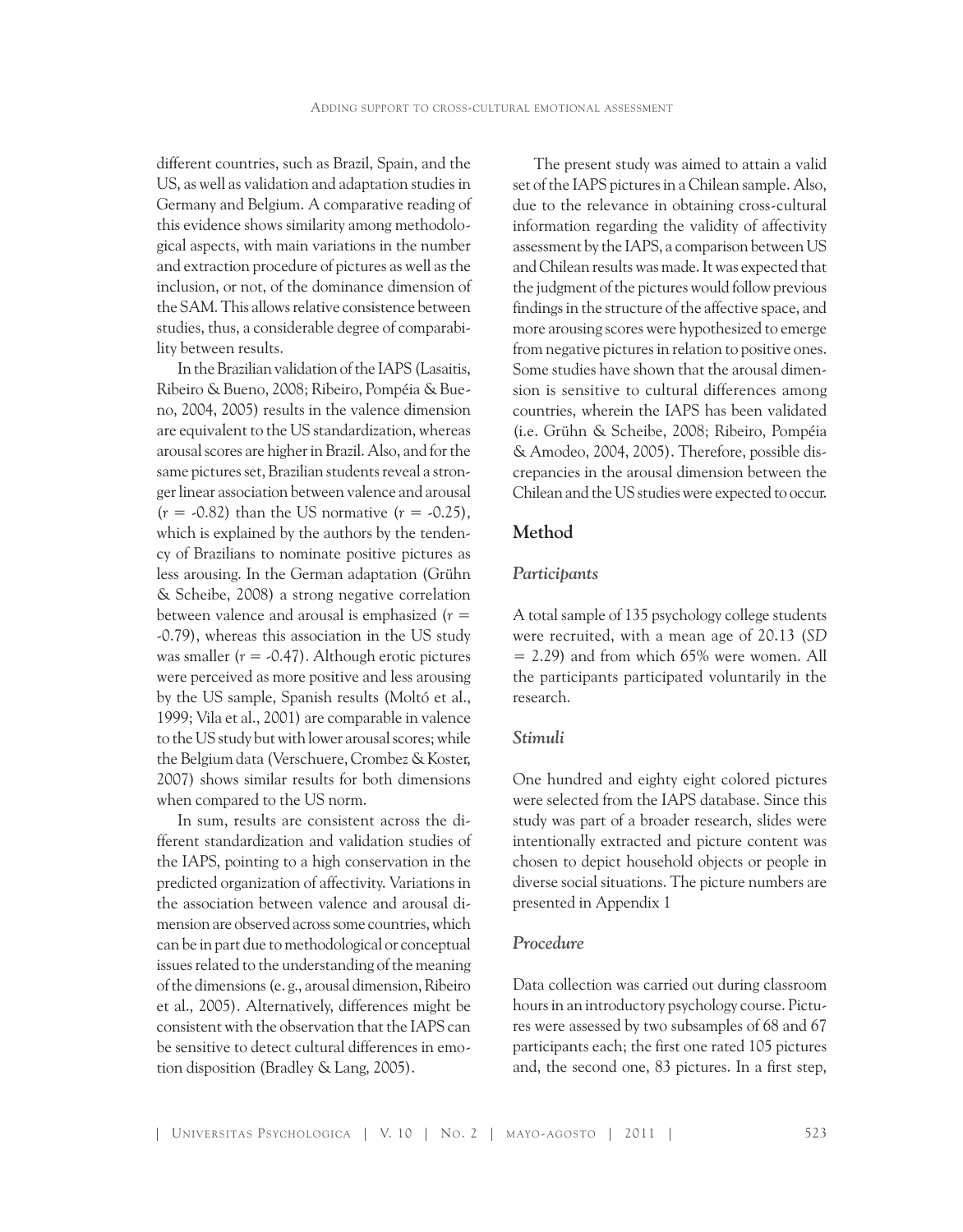the class instructor agreed to provide 45 minutes approximately for the pictures assessment. Due to time restrictions, groups of participants were conformed according to the number of students attending the class, ranging from 10 to 40 participants per group, with a total number of five groups. The researcher then introduced herself and briefly exposed the aim of the study, as part of a broader research aimed to obtain valid material for laboratory assessment. Voluntary participation was required, allowing anyone who wished to refrain from participating at that moment to leave the classroom. Afterwards, an informed consent was provided and the classroom was arranged in order to optimize the visual access of each participant to the screen of 2 mts. x 2 mts., where images were going to be projected, and booklets with the paper and pencil version of the SAM were distributed among participants. Only valence and arousal dimensions were assessed, as they are major factors that account for the most part of the variance in emotion (Lang, 1995).

In order to adjust the procedure as much as possible to the original protocol of application, a bilingual psychologist translated the English version of instructions to Spanish, and they were literally read in each assessment session. Only the section referred to dominance scale was omitted and application timings were adjusted to the original procedure. The slides presentation was performed with MS Power Point 2000, three example slides were presented (#4601, #2222 and #2799) and any question concerning the procedure to work on the booklets was clarified.

At the beginning of the assessment, pictures were presented in a pseudo-randomized order, with the restriction of no more than two consecutive pictures of the same valence category appearing simultaneously. Before the picture presentation, a warning slide of one second informed the number of pictures that were coming in the next slide, and then each picture was presented for a six-second period followed by a ten-second black screen. At that moment the participants proceeded to give the SAM ratings. Once the picture assessment was

completed, booklets were collected and participants were thanked for their collaboration.

Individual scores were coded and analyzed in SPSS 15.0. In order to gain comparability between Chilean and US results, comparisons between both countries considered judgments for the same pictures dataset by participants from both countries.

#### **Results**

#### *Reliability*

Internal consistency was performed on the total number of pictures rated by each participant. Cronbach's *alfa* was 0.976 for the valence dimension, and 0.979 for the arousal dimension.

#### *Descriptive results*

Table 1 shows the main descriptive statistics obtained for this study, as well as the results of the US standardization in order to facilitate their comparability. Scores for valence dimension in the Chilean sample tended to be lower than the US sample, but no significant difference was obtained, *t* (1, 368)  $= -1.212$ ,  $p = 0.227$ . However, Chilean scores in the arousal dimension were significantly higher than US scores,  $t(1, 360.5) = 5.342$ ,  $p = 0.000$ .

### *Affective space*

A very similar distribution to the original plot of the affective space in the US was obtained in the Chilean sample, with valence and arousal scores in the vertical and horizontal axis, respectively. The linear regression model between valence and arousal was significant  $(r = 0.62)$ , but a better adjustment was observed for the quadratic function  $(r = 0.69)$ , revealing that at higher amounts of arousal, both positive and negative valence become more robust (see Figure 1). This result was consistent with those observed for the US study, in which linear and quadratic values were  $r = 0.28$ and 0.54, respectively. However, the higher linear association between valence and arousal observed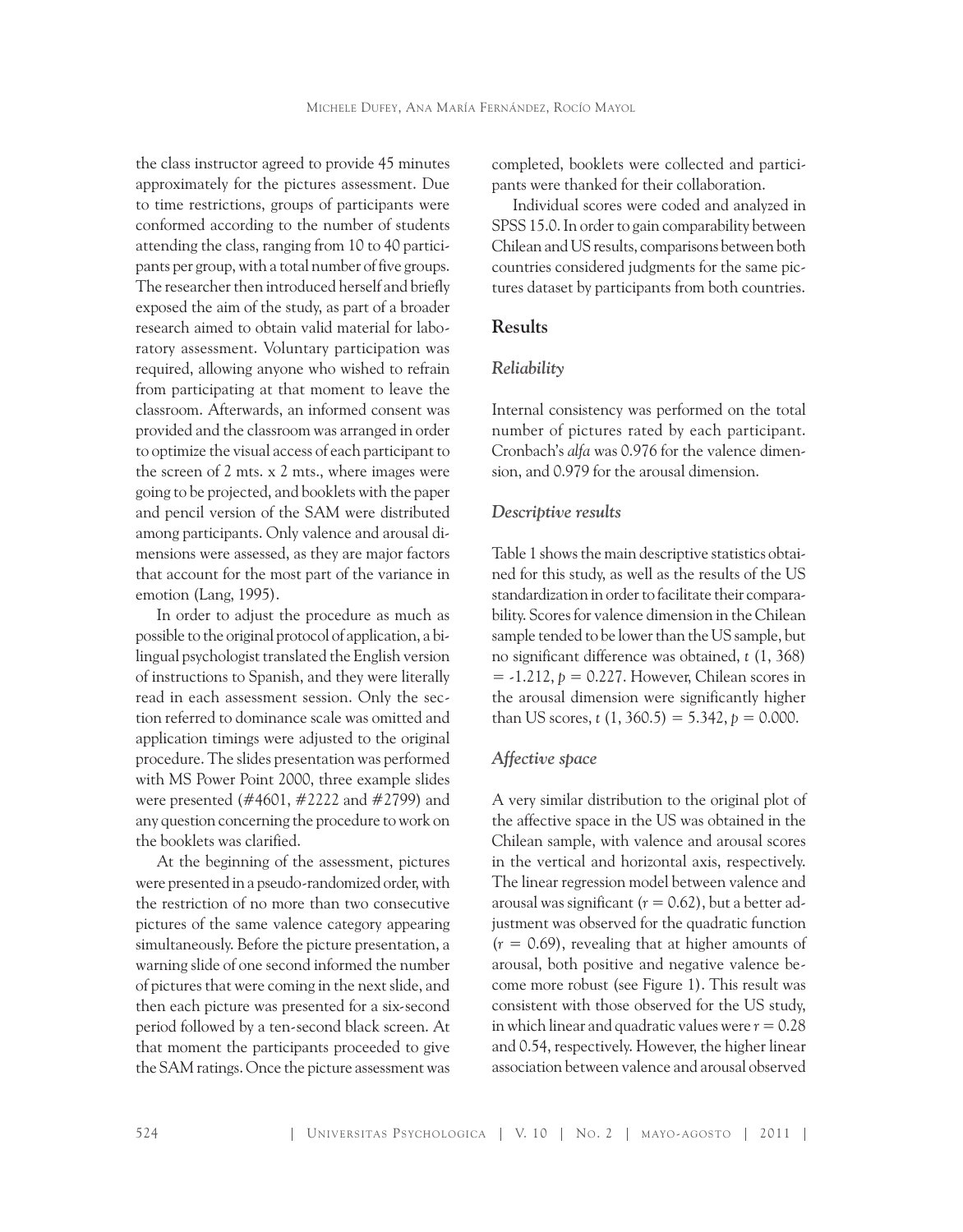|       |        |        | Valence | Arousal |        |        |        |        |  |  |
|-------|--------|--------|---------|---------|--------|--------|--------|--------|--|--|
|       | Pos    | Neg    | Neu     | Total   | Pos    | Neg    | Neu    | Total  |  |  |
| Chile | 7.04   | 2.47   | 4.91    | 4.70    | 4.88   | 6.64   | 4.09   | 5.28   |  |  |
|       | (0.50) | (0.79) | (0.50)  | (2.00)  | (0.79) | (1.09) | (0.60) | (1.38) |  |  |
| US    | 6.97   | 2.97   | 5.18    | 4.95    | 4.74   | 5.26   | 3.37   | 4.51   |  |  |
|       | (0.84) | (1.10) | (0.64)  | (1.90)  | (0.93) | (0.92) | (0.83) | (1.20) |  |  |

**Table 1**  Means (and standard deviations) for the selected IAPS pictures in Chile and the US

*Note.* Pos: positives; Neg: negatives; Neu: neutrals.

Source: own work.

in the Chilean sample could be explained for the incremented scores in the arousal dimension, in comparison with the US sample.

Also, the total correlation between valence and arousal in Chile was  $r = -0.62$ ,  $p = 0.000$ , indicating that higher levels of arousal are related to a more negative perception of the pictures. When compared to the US correlations among dimensions for the same subsample of pictures (*r*  $=$  -0.23,  $p = 0.001$ ), a similar trend is observed among countries.

In order to compare the association between the valence and arousal dimension among Chile and US, a correlation between each dimension for each country was performed. High levels of consis-

tency were obtained for both dimensions (valence  $r = 0.94$ ,  $p = 0.001$ ; arousal  $r = 0.78$ ,  $p = 0.001$ ). However, the lower magnitude of the association between Chile and US in the arousal dimension can be explained for the higher scores observed in this dimension for the Chilean sample.

#### *Valence comparisons*

The correlation between valence and arousal was *r*   $= 0.36$  (*p* = 0.001) for positive pictures, *r* = -0.83  $(p = 0.001)$  for negative pictures and  $r = 0.13$  ( $p =$ 0.177) for neutral pictures. That means that the association between valence and arousal is higher in magnitude for the negative when compared to the

#### **Figure 1**

Scatterplot of valence and arousal and their correlation in a linear and quadratic model for the Chilean sample



Source: own work.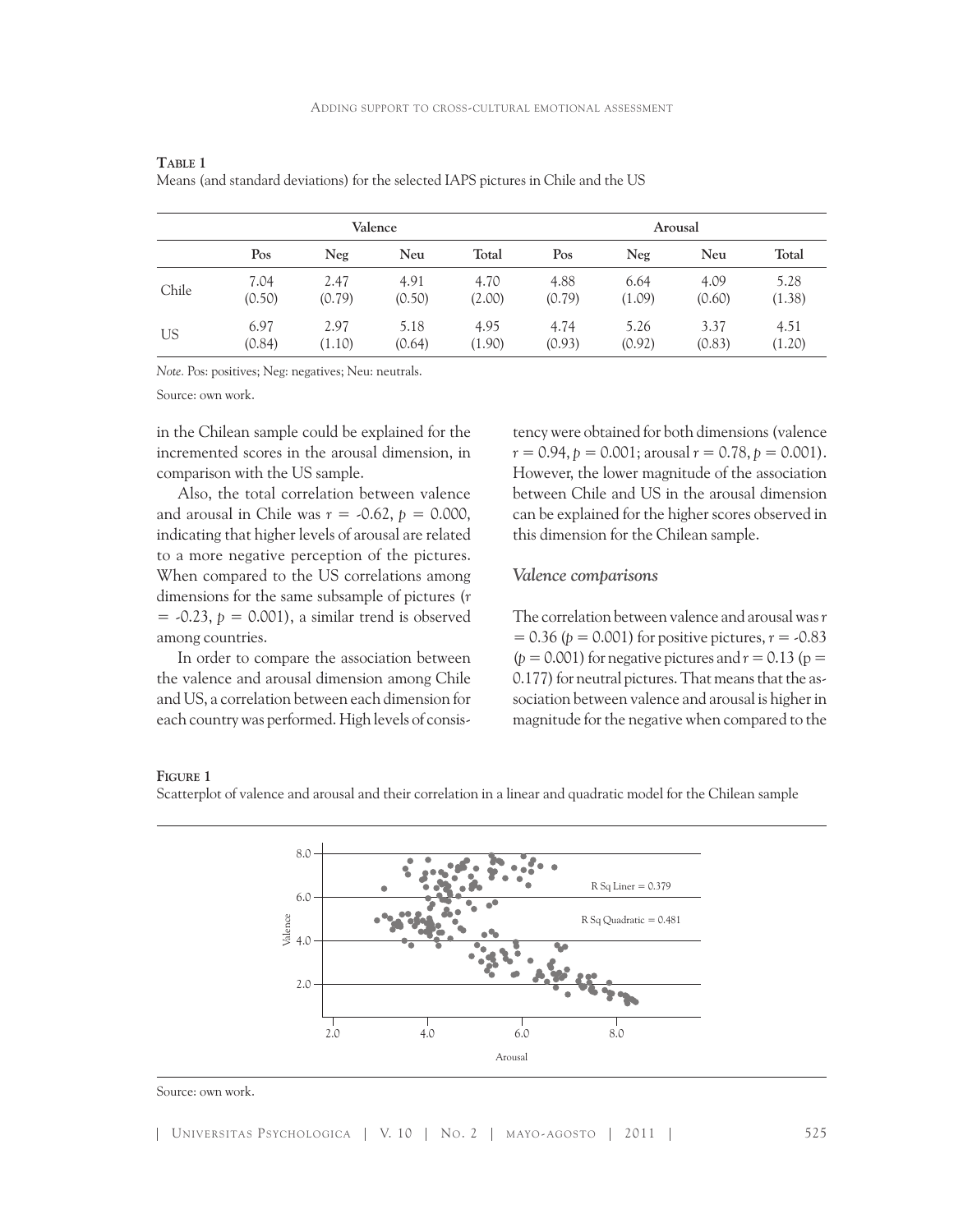positive category, whereas neutral pictures showed no association between dimensions, consistent with the US study results ( $r = 0.33$ ,  $p = 0.006$ ; *r*  $=$  -0.56,  $p = 0.000$ ;  $r = 0.07$ ,  $p = 0.596$ , for positive, negative and neutral pictures, respectively).

### *Sex differences*

Figure 2 shows the distribution adopted by the pictures in the affective space according to sex, depicting a very similar shape to the US results (women positive and negative  $r = 0.20$  and  $-0.77$ ; men  $r$ 

 $= 0.68$  and  $-0.55$ , respectively). That is, the correlation between valence and arousal was higher for negative pictures when compared to positive pictures; nevertheless, higher scores were observed for the negative category in the Chilean sample. Also, for the Chilean sample, a higher correlation between valence and arousal was observed for men, showing that they perceive positive pictures as more exciting, when compared to women. For the negative category, the association between valence and arousal tended to be higher for women.

**Figure 2**

Affective space adopted by positive, neutral and negative pictures in women (left panel) and men (right panel). Correlations between arousal and valence for both positive and negative pictures are showed by upper and lower arrows within each panel, respectively



Source: Own work.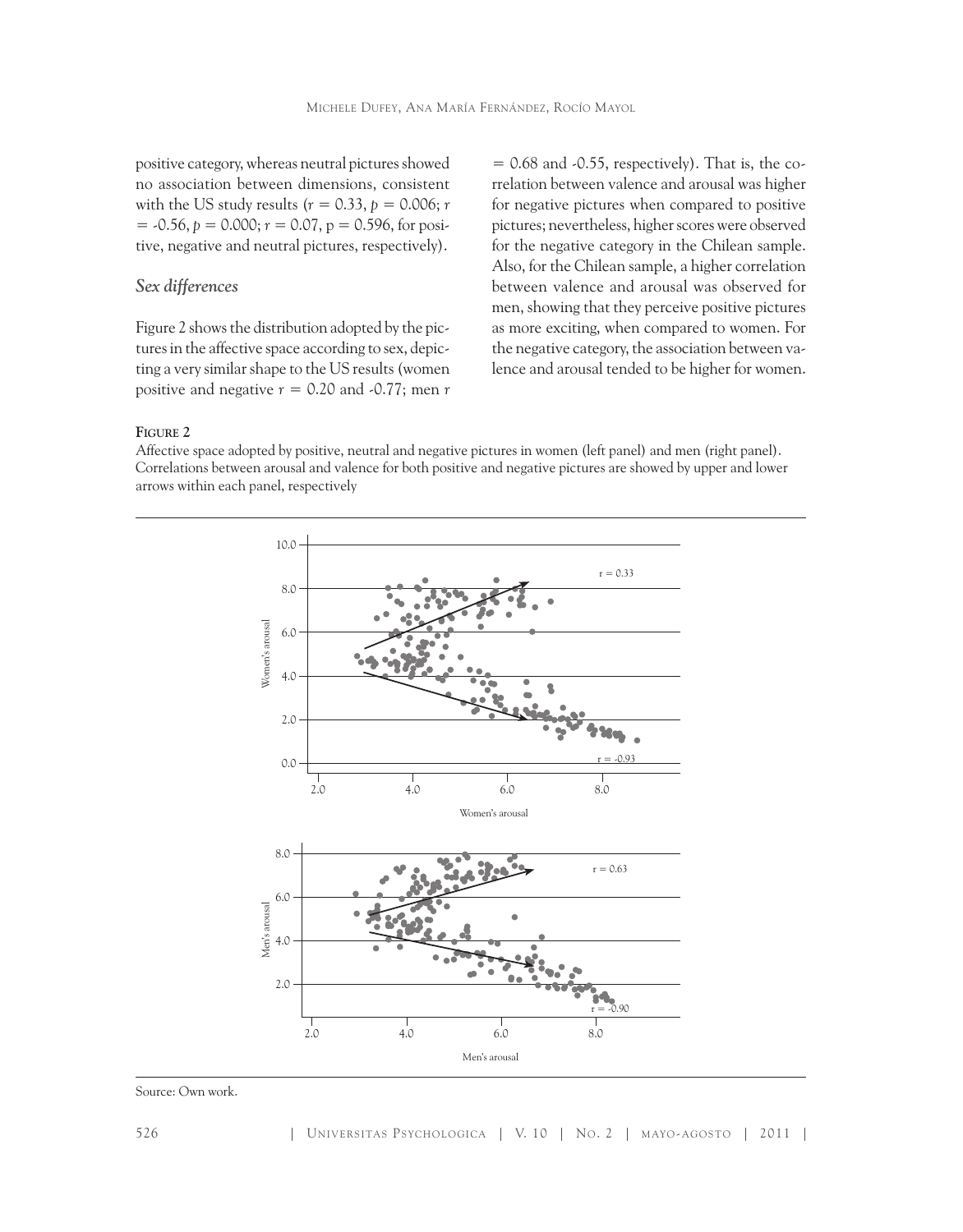## **Discussion**

The IAPS has shown to be a reliable and valid method to assess affectivity in a variety of research, including psychiatric illness (e.g., Miltner et al., 2005; Quirk & Strauss, 2001), cognitive neuroscience (Hot, Saito, Mandai, Kobayashi & Sequeira, 2006; Junghöfer, Bradley, Elbert & Lang, 2001; Schupp et al., 2006) and psychophysiology (Bradley et al., 2001a; 2001b), among many others. Also, validation measures of the IAPS have been obtained in different countries with an important level of consistency, pointing to the robustness of the bi-dimensional structure of affectivity (Davidson, 2003; Lang, 1995; Lang, et al., 1990). The present study was aimed to validate the IAPS in a Chilean sample in order to obtain a first account of the method in the local context, as well as to contribute to its cross-cultural validation.

The results show appropriate reliability of the selected pictures, indexed by high levels of internal consistencies for both the valence and arousal dimensions. The affective space that emerges follows the expected "boomerang" shape, confirming the fundamental affective structure of the motivational systems, as has been observed across the various validation studies (Bradley & Lang, 2007; Grühn & Scheibe, 2008; Moltó et al., 1999; Ribeiro et al., 2004, 2005; Verschuere et al., 2007; Vila et al., 2001). Also, the strong and negative relationship between arousal and valence reveals that negative pictures are perceived as more arousing than positive pictures.

An interesting finding involves the significant differences in arousal scores among the US and the Chilean data that emerged for the total correlation between valence and arousal ratings within each country, pointing to a higher association between valence and arousal in the Chilean sample. Also, the comparison of arousal scores between both countries shows that emotional pictures are appreciated as more arousing in the Chilean sample. Such discrepancies in the arousal ratings have been also seen in previous studies, such as those conducted in Spain (Moltó et al., 1999; Vila et al., 2001), Germany (Grühn & Scheibe, 2008) and Brazil (La-

saitis et al., 2008; Ribeiro et al., 2004, 2005). Those differences have been explained in two ways, first, in the Brazilian standardization of the IAPS a possible semantic and conceptual variation between languages and populations has been highlighted, which could result in a different understanding of what the arousal dimension means. On the other hand, Bradley and Lang (2007) have also noted the variability in the arousal ratings among countries, assuming that the IAPS can be sensitive to intercultural differences in emotion disposition, so it can reliably be used for detecting cross-cultural affective experience. Furthermore, at a theoretical level it can be noted that whereas both the appetitive and defensive systems behave in a more robust way, supported by the high consistency of findings across studies in the valence dimension, the arousal sensitivity can be more dependent on cultural aspects. This kind of explanation for the cross-cultural differences have also been stressed in the Spanish adaptation of the IAPS, assuming that the higher arousal scores for the Latin samples are coherent with the cultural stereotypes of emotional expressivity.

Another theoretical aspect concerning the readiness of each motivational system to be activated is confirmed by the finding that the valence-arousal correlations are stronger in magnitude for the negative than for the positive picture categories. That means that the association between valence and arousal is greater for aversive information, which could be owed to the lack of stimuli that fulfill the negative low arousing portion of the affective space, as has been stated by Bradley and Lang (2007). Another possibility is to assume that there is an adaptive value in having a higher sensitivity to aversive information in relation to pleasant contents, which could explain this "negativity bias". In any case, the stronger association between negative valence and arousal is well replicated across studies (Bradley & Lang, 2007; Grühn & Scheibe, 2008; Moltó et al., 1999; Ribeiro et al., 2004, 2005; Verschuere et al., 2007; Vila et al., 2001), becoming a robust result across countries.

Sex differences in the Chilean sample show that men are more excited than women by positive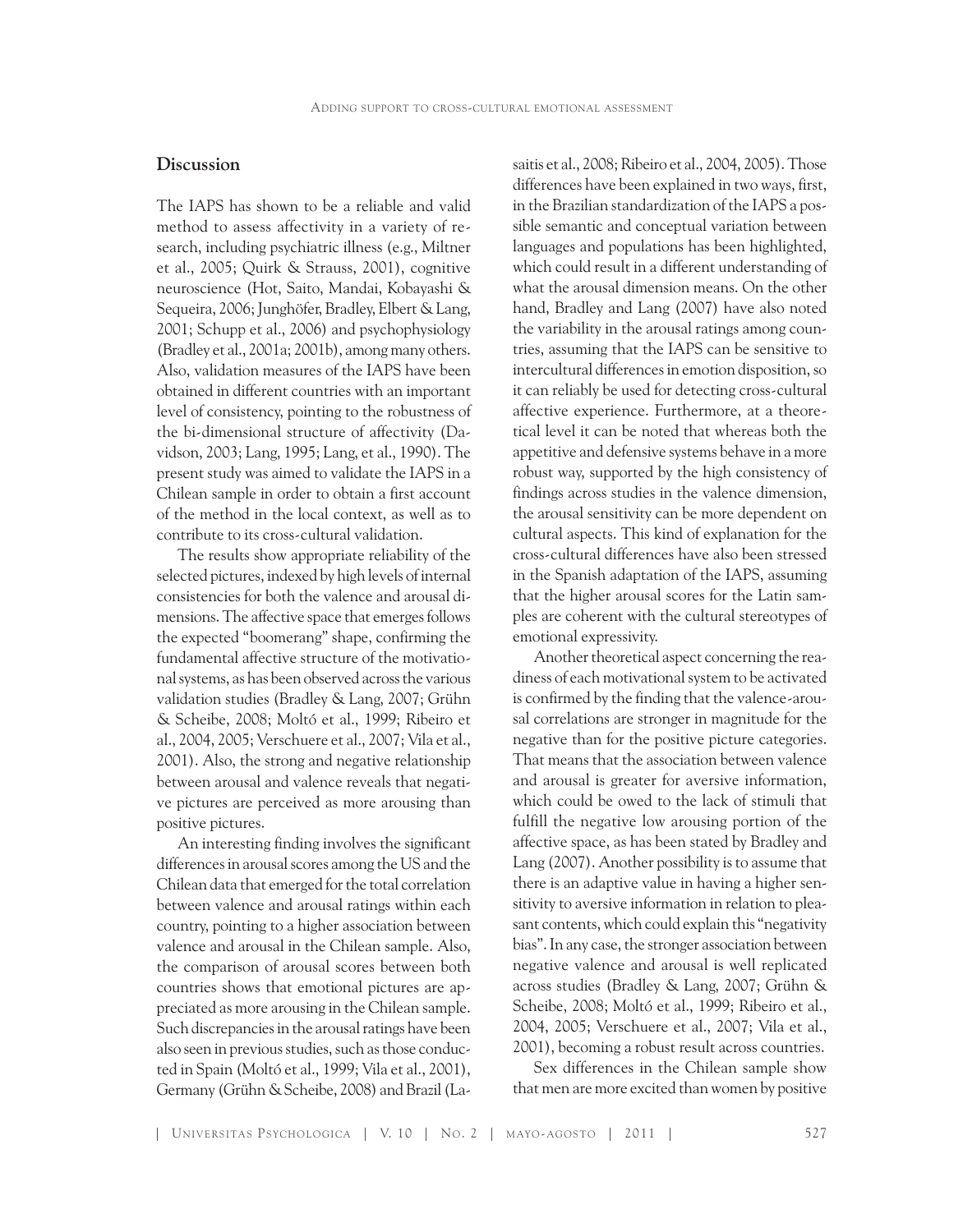pictures, whereas women tend to be more aroused than men by negative stimuli. This finding is in line with previous evidence, both in the US (Bradley et al., 2001b), and Spanish studies (Moltó et al., 1999; Vila et al., 2001), although it has not been seen in all the studies wherein sex differences were analyzed (e.g. Ribeiro et al., 2004). However, sex differences have been found in studies where electrophysiological variables were assessed, allowing a higher reliability of the differences between men and women, as those parameters are more robust and less susceptible of variations derived from subjective appraisal. Bradley et al. (2001b) have seen that facial EMG, skin conductance and heart rate have distinct activation patterns by emotional stimuli in both men and women, with women showing a higher electrophysiological reactivity in all parameters in face of unpleasant material, and men being more reactive to pleasant pictures, particularly erotica. Thus, our results are also consistent with this more reliable assessment of sex dependent reactivity to emotional pictures.

Some limitations of the study may arise from the intentional extraction of the sample and the reduced participation of men, affecting the generalization of the present findings. We encourage further studies to address those restrictions and also to incorporate populations with diverse characteristics that may affect emotional responding, as clinical populations or different age ranges, in order to extend the validity of the IAPS.

In conclusion, the Chilean adaptation of the IAPS show consistent results with previous evidence, particularly with the US validation study with which comparative statistical analysis was performed, adding support to the validity of the methodology and the system's picture content. Variations in the procedure of selection and administration of pictures seem to be minor in face to the robustness of results obtained across countries wherein the IAPS has been validated. The main variations are found in the arousal dimension, with valence results tending to be more consistent between studies, pointing to possible cross-cultural variations in arousal sensitivity.

## **References**

- Amrhein, C., Mülberger, A., Pauli, P. & Wiedemann, G. (2004). Modulation of event-related brain potentials during affective picture processing: A complement to startle reflex and skin conductance response? *International Journal of Psychophysiology, 54,* 231-240.
- Bradley, M., Codispoti, M., Cuthbert, B. & Lang, P. (2001a). Emotion and Motivation I: Defensive and appetitive reactions in picture processing. *Emotion, 3,* 276-298.
- Bradley, M., Codispoti, M., Sabatinelli, D. & Lang, P. (2001b). Emotion and motivation: II. Sex differences in picture processing. *Emotion, 1,* 300-319.
- Bradley, M. & Lang, P. (2007). The International Affective Picture System (IAPS) in the study of emotion and attention. In J. A. Coan & J. J. B. Allen (Eds.), *Handbook of Emotion Elicitation and assessment* (pp. 29-46). Oxford: Oxford University Press.
- Carretie, L. A. (2001). *Psicofisiología.* Madrid: Pirámide.
- Davidson, R. (2003). Affective neuroscience and psychophysiology: Toward a synthesis. *Psychophysiology, 40,* 655-665.
- Fanselow, M. S. (1994). Neural organization of the defensive behavior system responsible for fear. *Psychonomic Bulletin & Review, 1,* 429-438.
- Grühn, D. & Scheibe, S. (2008). Age-Related Differences in Valence and Arousal Ratings of Pictures from the International Affective Picture System (IAPS): Do ratings become more extreme with age? *Behavioral Research Methods, 40,* 512-521.
- Hot, P., Saito, Y., Mandai, O., Kobayashi, T. & Sequeira, H. (2006). An ERP investigation of emotional processing in European and Japanese individuals. *Brain Research, 1122,* 171-178.
- Junghöfer, M., Bradley, M., Elbert, T. & Lang, P. (2001). Fleeting images: A new look at early emotion discrimination. *Psychophysiology, 38,* 175-178.
- Kapp, B., Frysinger, R., Gallagher, M. & Haselton, J. (1979). Amygdala central nucleus lesions: Effect on heart rate conditioning in the rabbit. *Physiology Behavior, 6,* 1109-1117.
- Lang, P. (1980). Behavioural treatment and bio-bahaviour assessment: Computer applications. In Keil,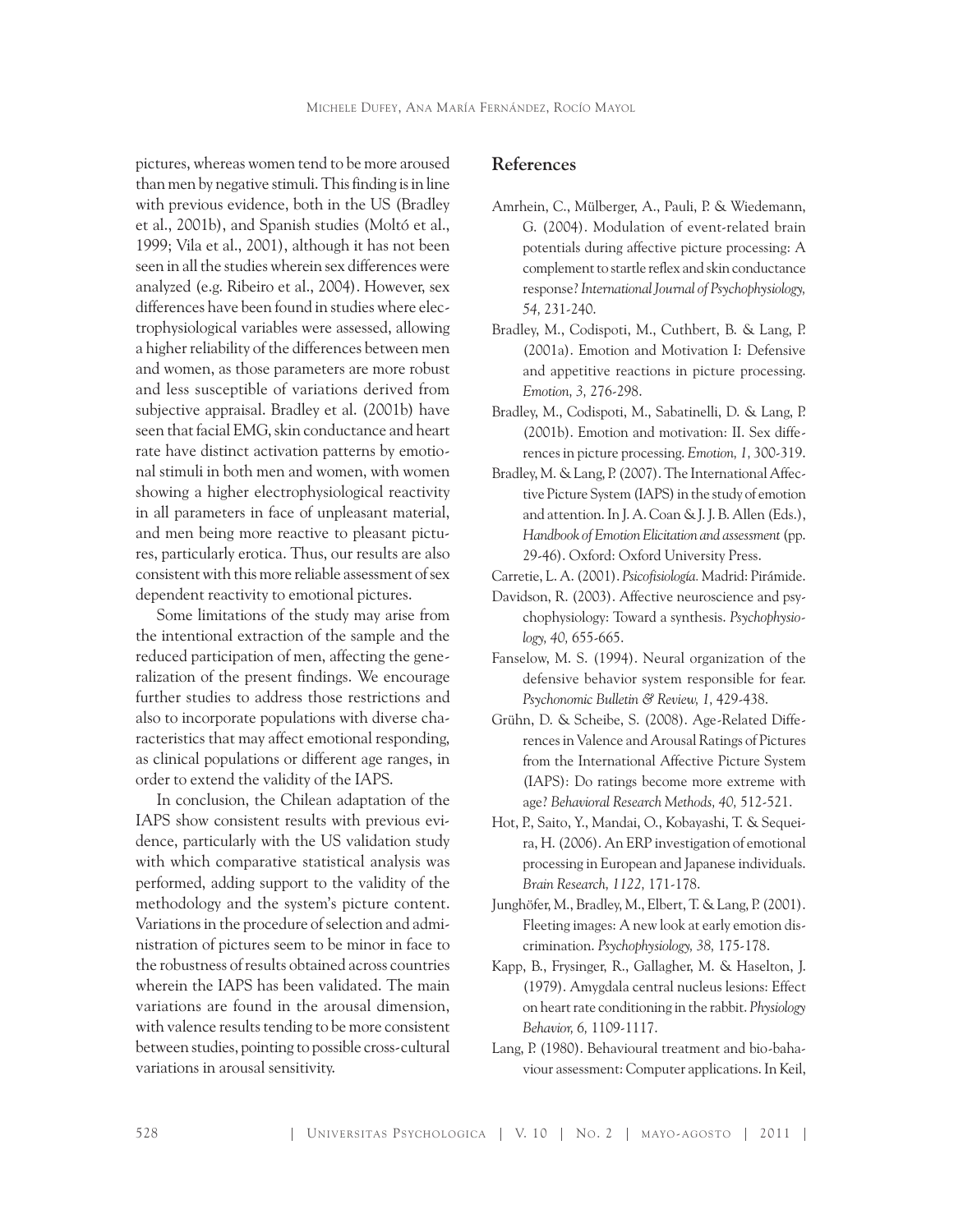A. Bradley, M. Hauk, O. Rockstroh, B., T. Elbert & Lang, P. (2002). Large-scale neural correlates of affective picture viewing. *Psychophysiology, 39,* 641-649.

- Lang, P. (1995). The emotion probe. Studies of motivation and attention. *American Psychologist, 50,* 372-385.
- Lang, P., Bradley, M. & Cuthbert, B. (1990). Emotion, attention, and the startle reflex. *Psychological Review, 97,* 377-395.
- Lang, P., Bradley, M. & Cuthbert, B. (2005). *International affective picture system (IAPS): Affective ratings of pictures and instruction manual* (Technical Report A-6). Gainesville, FL: University of Florida.
- Lasaitis, C., Ribeiro, R. & Bueno, O. (2008). Brazilian norms for the International Affective Picture System (IAPS). Comparison of the affective ratings for new stimuli between Brazilian and North-American subjects. *Revista Brasileira de Psiquiatria, 57,* 270-275.
- LeDoux, J. (1990). Information flow from sensation to emotion plasticity in the neural computation of stimulus values. In M. Gabriel & J. Moore (Eds.), *Learning and computational neuroscience: Foundations of adaptive networks* (pp. 3-52). Cambridge, MA: Bradford Books/MIT Press.
- Miltner, W., Trippe, R., Krieschel, S., Gutberlet, I., Hecht, H. & Weiss, T. (2005). Event-related brain potentials and affective responses to threat in spider/snake-phobic and non-phobic subjects. *International Journal of Psychophysiology, 57,* 43-52.
- Moltó, J., Montañés, S., Segarra, P., Pastor, M., Tormo, M., Ramírez, I. et al. (1999). Un nuevo método para el estudio experimental de las emociones: El "International Affective Picture System" (IAPS). Adaptación española. *Revista de Psicología General y Aplicada, 52,* 55-87.
- Oloffsson, J., Nordin, S., Sequeira, H. & Polich, J. (2008). Affective picture processing: An integrative review of ERP findings. *Biological Psychology, 77,* 247-265.
- Palomba, D., Sarlo, M., Angrilli, A., Mini, A. & Stegagno, L. (2000). Cardiac responses associated with affective processing of unpleasant film stimuli. *International Journal of Psychophysiology, 36,* 45-57.
- Quirk, S. W. & Strauss, M. E. (2001). Visual exploration of emotion eliciting images by patients with schizophrenia. *Journal of Nervous Mental Disorders, 189,* 757-765.
- Ribeiro, R., Pompéia, S. & Bueno, O. (2004). Normas brasileiras para o International Affective Picture System (IAPS): comunicação breve. *Revista Brasileira de Psiquiatria, 26,* 190-194.
- Ribeiro, R., Pompéia, S. & Bueno, O. (2005). Comparison of Brazilian and American norms for the International Affective Picture System (IAPS). *Revista Brasileira de Psiquiatria, 27,* 208-215.
- Schupp, H., Cuthbert, B., Bradley, M., Birbaumer, N. & Lang, P. (1997). Probe P3 and blinks: Two measures of affective strartle modulation. *Psychophysiology, 34,* 1-6.
- Schupp, H., Stockburger, J., Codispoti, M., Junghöfer, M., Weike, A. & Hamm, A. (2006). Stimulus novelty and emotion perception: The near absence of habituation in the visual cortex. *Cognitive Neuroscience and Neuropsychology, 17,* 1107-1110.
- Verschuere, B., Crombez, G. & Koster, E. (2007). *The international affective picture system: A cross cultural validation study*. Belgium: Ghent University.
- Vila, J., Sánchez, M., Ramírez, I., Fernández, C., Cobos, P., Rodríguez, S. et al. (2001). El Sistema General de Imágenes Afectivas (IAPS): adaptación española. Segunda Parte. *Revista de Psicología General y Aplicada, 54,* 635-657.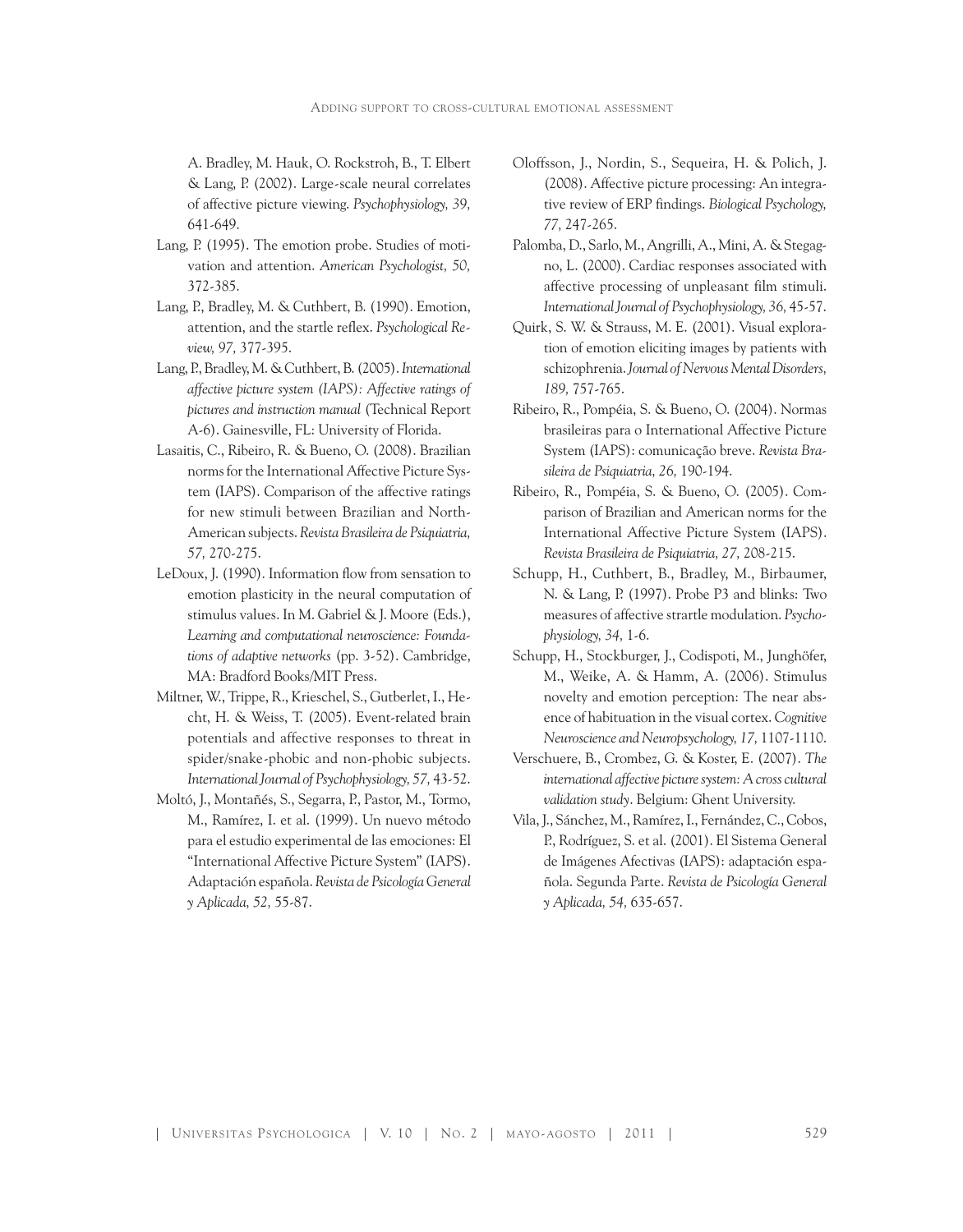| Appendix |  |
|----------|--|
|          |  |
|          |  |

| IAPS slide # | Description        | Valence |           | Arousal |            | IAPS slide $#$ | Description        | Valence |           |      | Arousal    |  |
|--------------|--------------------|---------|-----------|---------|------------|----------------|--------------------|---------|-----------|------|------------|--|
|              |                    | Mean    | <b>SD</b> | Mean    | ${\rm SD}$ |                |                    | Mean    | <b>SD</b> | Mean | ${\rm SD}$ |  |
| 2000         | Adult              | 5.89    | 1.44      | 4.30    | 2.08       | 2455           | Sad Girls          | 3.40    | 1.72      | 5.63 | 2.10       |  |
| 2005         | Attractive<br>man  | 6.39    | 1.35      | 4.92    | 2.21       | 2480           | Elderly man        | 4.55    | 1.67      | 4.69 | 2.26       |  |
| 2010         | Adult              | 5.80    | 1.46      | 4.45    | 1.98       | 2490           | Man                | 3.13    | 1.41      | 5.37 | 1.98       |  |
| 2037         | Woman              | 7.68    | 1.08      | 4.83    | 2.48       | 2491           | Sick Man           | 4.05    | 1.61      | 4.19 | 1.91       |  |
| 2053         | Baby               | 1.86    | 1.66      | 7.26    | 2.04       | 2493           | Neutral male       | 4.38    | 1.22      | 4.24 | 2.01       |  |
| 2070         | Baby               | 7.51    | 1.47      | 6.17    | 2.41       | 2495           | Man                | 4.80    | 1.35      | 3.98 | 1.84       |  |
| 2071         | Baby               | 7.72    | 1.30      | 5.39    | 2.59       | 2500           | Man                | 6.35    | 1.51      | 4.38 | 2.23       |  |
| 2095         | Toddler            | 1.14    | 0.35      | 8.21    | 1.13       | 2512           | Man                | 4.74    | 1.03      | 4.07 | 1.92       |  |
| 2100         | Angryface          | 3.30    | 1.36      | 4.92    | 1.93       | 2515           | Harvest            | 6.48    | 1.58      | 3.97 | 2.06       |  |
| 2102         | Neutral Man        | 5.22    | 1.43      | 3.80    | 1.89       | 2520           | Elderly Man        | 3.80    | 1.81      | 5.04 | 2.11       |  |
| 2104         | Neutral wo-<br>man | 4.44    | 1.30      | 3.95    | 1.94       | 2530           | Couple             | 7.65    | 1.51      | 5.50 | 2.44       |  |
| 2120         | Angryface          | 2.42    | 1.16      | 6.33    | 2.11       | 2550           | Couple             | 7.59    | 1.17      | 5.39 | 2.38       |  |
| 2130         | Woman              | 2.49    | 1.40      | 6.65    | 2.07       | 2570           | Man                | 4.88    | 1.26      | 4.04 | 1.98       |  |
| 2141         | Grievingfem        | 2.25    | 1.33      | 6.70    | 1.82       | 2579           | Bakers             | 5.37    | 1.40      | 4.39 | 1.81       |  |
| 2150         | Baby               | 7.02    | 1.77      | 4.36    | 2.68       | 2590           | Elderly Wo-<br>man | 3.54    | 1.50      | 5.57 | 2.03       |  |
| 2152         | Mother             | 7.33    | 1.53      | 5.82    | 2.62       | 2594           | City               | 6.11    | 1.85      | 4.47 | 1.96       |  |
| 2165         | Father             | 7.14    | 1.74      | 4.28    | 2.65       | 2598           | Family             | 6.95    | 1.36      | 4.91 | 2.20       |  |
| 2190         | Man                | 4.67    | 1.21      | 4.05    | 2.07       | 2600           | Beer               | 5.03    | 1.96      | 4.02 | 1.70       |  |
| 2200         | Neutral face       | 4.41    | 1.17      | 4.02    | 1.87       | 2630           | Male               | 4.57    | 1.83      | 4.04 | 1.99       |  |
| 2205         | Hospital           | 2.61    | 1.69      | 5.25    | 2.49       | 2650           | Boy                | 6.23    | 1.78      | 4.46 | 2.19       |  |
| 2208         | Bride              | 6.85    | 1.27      | 5.63    | 1.99       | 2655           | Child              | 7.54    | 1.51      | 4.73 | 2.84       |  |
| 2209         | Bride              | 6.90    | 1.59      | 5.34    | 2.22       | 2683           | War                | 1.73    | 1.08      | 7.73 | 1.72       |  |
| 2210         | Neutral face       | 4.47    | 1.45      | 4.74    | 1.96       | 2691           | Riot               | 3.05    | 1.86      | 6.63 | 1.75       |  |
| 2214         | Neutral man        | 4.90    | 1.10      | 3.89    | 1.76       | 2700           | Woman              | 2.89    | 1.26      | 5.42 | 2.18       |  |
| 2215         | Neutral man        | 4.67    | 1.04      | 3.73    | 1.88       | 2703           | Sad children       | 1.39    | 0.73      | 7.83 | 1.57       |  |
| 2216         | Children           | 6.55    | 1.45      | 4.98    | 2.07       | 2704           | Soldiers           | 3.71    | 2.27      | 6.89 | 1.83       |  |
| 2221         | Judge              | 3.78    | 1.35      | 4.22    | 2.13       | 2710           | Drug Addict        | 3.08    | 1.70      | 6.16 | 2.21       |  |
| 2230         | Sad face           | 4.11    | 0.99      | 4.47    | 1.96       | 2718           | Drug addict        | 1.90    | 1.28      | 7.30 | 1.54       |  |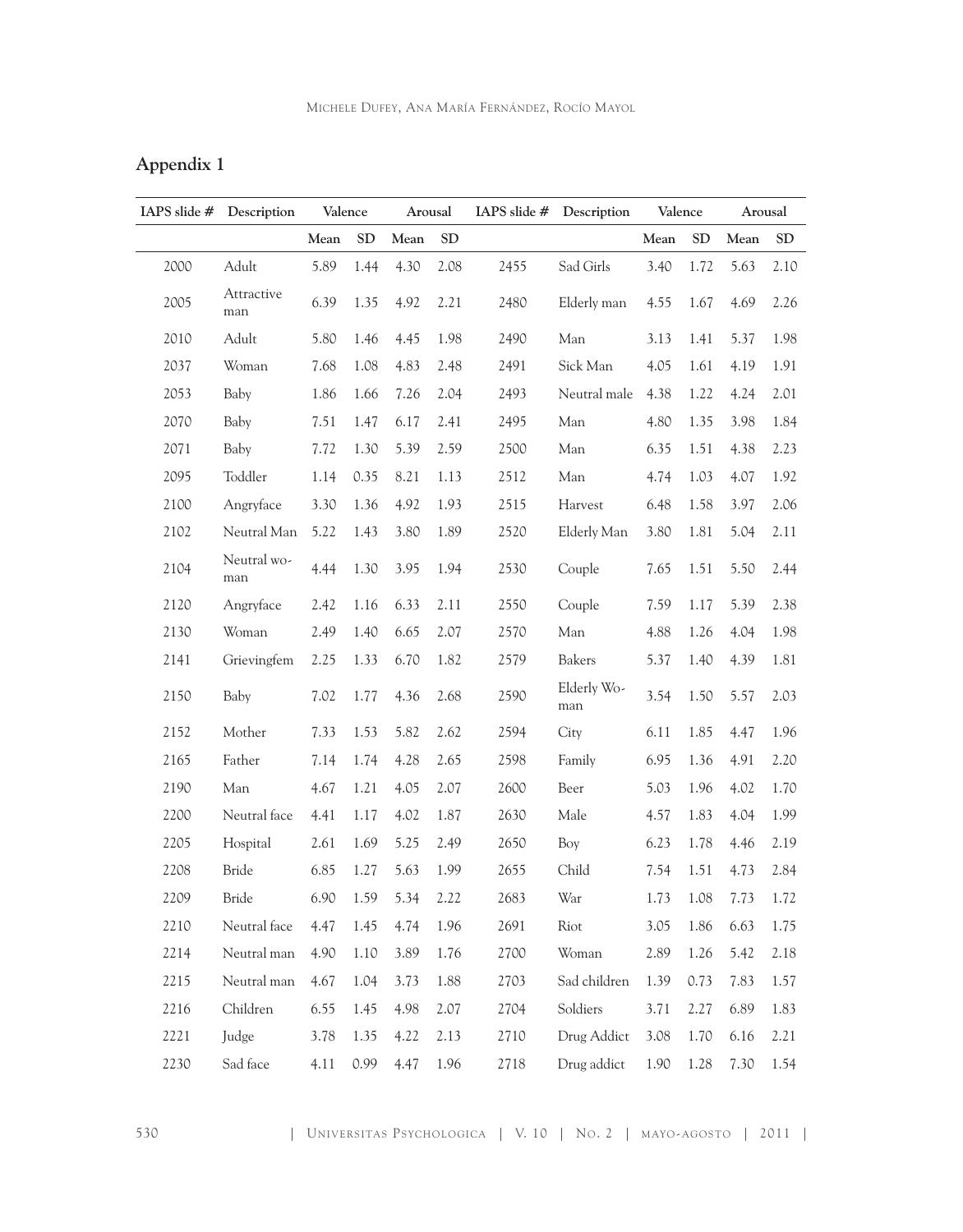| IAPS slide $#$ | Description | Valence |            | Arousal             |            |        | IAPS slide # Description | Valence   |            |      | Arousal    |
|----------------|-------------|---------|------------|---------------------|------------|--------|--------------------------|-----------|------------|------|------------|
|                |             | Mean    | ${\rm SD}$ | Mean                | ${\rm SD}$ |        |                          | Mean      | ${\rm SD}$ | Mean | ${\rm SD}$ |
| 2272           | Lonely Boy  | 4.25    | 2.09       | 5.43                | 2.03       | 2749   | Smoking                  | 5.21      | 1.84       | 3.46 | 1.82       |
| 2276           | Girl        | 2.49    | 1.29       | 5.86                | 2.14       | 2750   | Bum                      | 2.38      | 1.52       | 6.40 | 2.40       |
| 2278           | Kids        | 2.57    | 1.30       | 6.35                | 2.10       | 2751   | Drunk Dri-<br>vng        | 3.80      | 1.93       | 6.73 | 1.93       |
| 2280           | Boy         | 4.39    | 1.09       | 4.29                | 1.87       | 2753   | Alcoholic                | 3.37      | 1.82       | 5.38 | 2.05       |
| 2303           | Children    | 7.35    | 1.33       | 4.77                | 2.42       | 2800   | Sadchild                 | 1.44      | 0.78       | 8.19 | 1.06       |
| 2304           | Girl        | 6.70    | 1.74       | 4.25                | 2.31       | 2810   | Boy                      | 3.61      | 1.70       | 6.80 | 1.78       |
| 2306           | Boy         | 7.69    | 1.52       | 4.84                | 2.60       | 2850   | Tourist                  | 4.91      | 1.41       | 3.64 | 1.99       |
| 2310           | Mother      | 7.26    | 1.27       | 3.53                | 2.21       | 2870   | Teenager                 | 6.08      | 1.93       | 4.25 | 1.92       |
| 2311           | Mother      | 7.17    | 1.76       | 5.40                | 2.11       | 2900   | Cryingboy                | 2.21      | 1.30       | 6.28 | 1.85       |
| 2312           | Mother      | 3.16    | 1.69       | 5.65                | 1.98       | 2900.2 | Smiling girl             | 6.38      | 1.37       | 4.73 | 1.78       |
| 2320           | Girl        | 5.67    | 1.52       | 4.10                | 1.84       | 3016   | Mutilation               | 1.31      | 0.64       | 8.31 | 0.99       |
| 2331           | Chef        | 6.41    | 2.06       | 4.18                | 2.47       | 3030   | Mutilation               | 1.20      | 0.42       | 8.37 | 1.15       |
| 2332           | Family      | 7.70    | 1.58       | 4.00                | 2.48       | 3180   | Battered fem             | 1.68      | 1.09       | 7.47 | 1.94       |
| 2340           | Family      | 7.70    | 1.42       | 6.22                | 2.48       | 3181   | Battered fem             | 1.25      | 0.84       | 8.35 | 1.16       |
| 2341           | Children    | 7.14    | 1.58       | 4.11                | 2.34       | 3220   | Hospital                 | 2.30      | 1.36       | 6.82 | 2.03       |
| 2344           | Children    | 7.37    | 1.53       | 4.65                | 2.39       | 3230   | Dying Man                | 1.54      | 0.75       | 6.95 | 2.17       |
| 2345           | Children    | 7.59    | 1.45       | 5.53                | 2.15       | 3280   | Dental exam              | 3.04      | 1.62       | 5.73 | 2.36       |
| 2346           | Children    | 7.34    | 1.58       | 4.69                | 2.74       | 3300   | Disabled<br>child        | 2.44      | 1.10       | 5.80 | 2.07       |
| 2357           | Man         | 6.38    | 1.72       | 3.08                | 2.04       | 3301   | Injured child            | 1.27      | 0.56       | 8.19 | 1.25       |
| 2358           | Family      | 5.94    | 1.57       | 4.01                | 1.93       | 3350   | Infant                   | 1.55      | 0.98       | 8.06 | 1.36       |
| 2360           | Family      |         |            | 7.65 1.27 3.62 2.55 |            | 3500   | Attack                   | 1.62 0.84 |            | 7.83 | 1.90       |
| 2381           | Girl        | 5.49    | 1.53       | 4.06                | 1.96       | 3530   | Attack                   | 1.38      | 0.73       | 8.21 | 1.05       |
| 2387           | Kids        | 6.87    | 1.52       | 4.57                | 2.02       | 3550   | Injury                   | 1.59      | 0.86       | 7.87 | 1.41       |
| 2391           | Boy         | 5.87    | 1.71       | 4.37                | 2.11       | 4141   | Erotic female            | 5.75      | 2.05       | 5.42 | 2.27       |
| 2395           | Family      | 7.10    | 1.21       | 3.95                | 1.98       | 4142   | Erotic female            | 5.44      | 2.19       | 4.98 | 2.45       |
| 2398           | Boat        | 7.06    | 1.49       | 3.58                | 2.16       | 4150   | Attractive<br>fem        | 6.05      | 1.42       | 4.65 | 2.24       |
| 2399           | Woman       | 3.04    | 1.19       | 5.13                | 1.94       | 4180   | Erotic female            | 5.61      | 2.28       | 5.30 | 2.36       |
| 2410           | Boy         | 3.60    | 1.77       | 5.17                | 2.02       | 4220   | Erotic female 6.42       |           | 1.59       | 5.08 | 2.26       |
| 2435           | Mom/Son     | 5.23    | 1.08       | 4.35                | 2.07       | 4535   | Weight-lifter            | 4.87      | 1.72       | 4.58 | 1.92       |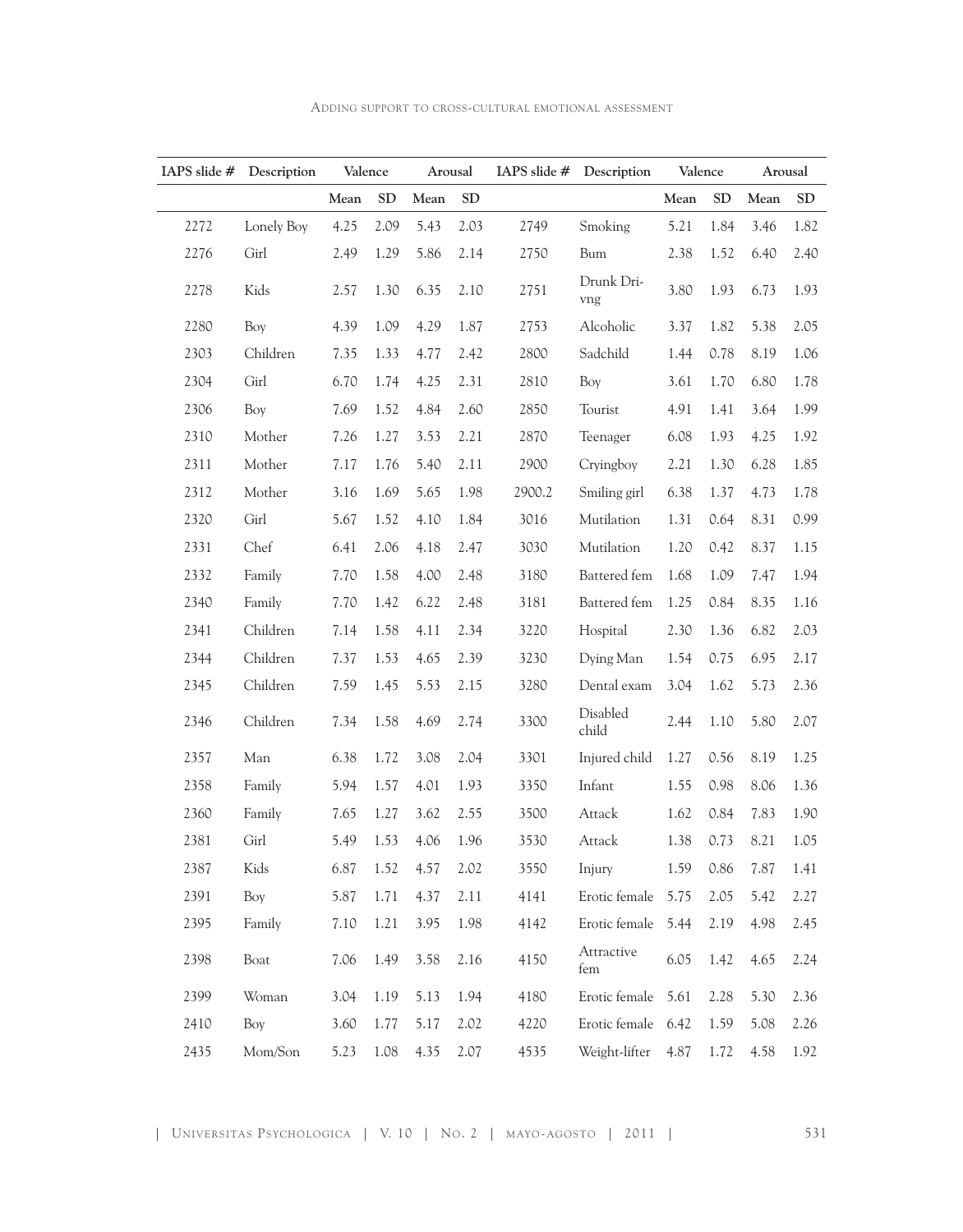| IAPS slide # | Description        | Valence |            | Arousal |           |      | IAPS slide # Description   |      | Valence    |      | Arousal    |
|--------------|--------------------|---------|------------|---------|-----------|------|----------------------------|------|------------|------|------------|
|              |                    | Mean    | ${\rm SD}$ | Mean    | <b>SD</b> |      |                            | Mean | ${\rm SD}$ | Mean | ${\rm SD}$ |
| 2440         | Neutral girl       | 4.26    | 1.08       | 4.04    | 2.03      | 4537 | Attractive<br>man          | 5.31 | 1.78       | 4.64 | 2.12       |
| 2441         | Neutral girl       | 4.26    | 1.39       | 5.19    | 1.87      | 4538 | Erotic male                | 5.74 | 1.90       | 4.87 | 2.25       |
| 2442         | Drying Hair        | 6.61    | 1.43       | 4.37    | 2.32      | 4574 | Attractive<br>$_{\rm man}$ | 7.11 | 1.49       | 5.36 | 2.24       |
| 4598         | Romance            | 3.93    | 2.36       | 5.85    | 2.21      | 7030 | Iron                       | 4.43 | 1.19       | 3.96 | 2.28       |
| 4599         | Romance            | 7.22    | 1.51       | 4.62    | 2.63      | 7035 | Mug                        | 5.23 | 1.28       | 3.58 | 2.20       |
| 4603         | Romance            | 6.53    | 1.49       | 4.93    | 1.99      | 7040 | Dust pan                   | 4.00 | 1.34       | 3.51 | 2.17       |
| 4607         | Erotic couple      | 7.42    | 1.70       | 6.38    | 2.12      | 7056 | Tool                       | 4.52 | 1.20       | 3.26 | 1.90       |
| 4608         | Erotic couple      | 7.24    | 1.35       | 6.02    | 2.16      | 7057 | Coffee cup                 | 5.23 | 1.68       | 4.35 | 2.05       |
| 4611         | Erotic couple      | 7.55    | 1.56       | 5.55    | 2.36      | 7080 | Fork                       | 4.68 | 1.06       | 3.35 | 2.18       |
| 4614         | Romance            | 6.48    | 1.37       | 4.44    | 2.25      | 7090 | Book                       | 5.22 | 1.25       | 3.80 | 2.37       |
| 4617         | Erotic female      | 6.66    | 1.26       | 4.99    | 2.05      | 7100 | Fire hydrant               | 4.86 | 1.23       | 3.78 | 2.15       |
| 4621         | Embarasse-<br>ment | 2.87    | 1.55       | 6.58    | 2.06      | 7150 | Umbrella                   | 4.97 | 1.10       | 3.77 | 2.05       |
| 4623         | Romance            | 7.22    | 1.42       | 5.32    | 2.22      | 7170 | Light-bulb                 | 4.56 | 1.38       | 4.11 | 2.01       |
| 4626         | Wedding            | 6.85    | 1.69       | 3.93    | 2.48      | 7175 | Lamp                       | 4.93 | 1.07       | 2.92 | 1.83       |
| 4641         | Romance            | 7.03    | 1.57       | 4.37    | 2.55      | 7190 | Clock                      | 4.69 | 1.14       | 4.22 | 2.41       |
| 4660         | Erotic couple      | 6.82    | 1.92       | 5.94    | 2.18      | 7211 | Clock                      | 4.42 | 1.32       | 3.85 | 2.08       |
| 4687         | Erotic couple      | 6.53    | 1.99       | 6.11    | 1.88      | 7217 | Clothes rack               | 4.65 | 1.15       | 3.41 | 1.96       |
| 4689         | Erotic couple      | 7.15    | 1.61       | 6.18    | 1.93      | 7235 | Chair                      | 4.78 | 1.29       | 3.3  | 2.11       |
| 5410         | Violonist          | 6.60    | 1.92       | 4.30    | 2.55      | 7325 | Watermelon                 | 7.86 | 1.16       | 6.02 | 2.53       |
| 5875         | Bicyclist          | 6.81    | 1.80       | 3.89    | 2.20      | 7550 | Office                     | 3.79 | 1.51       | 3.65 | 2.20       |
| 6010         | Jail               | 2.83    | 1.47       | 5.30    | 2.36      | 8120 | Athlete                    | 7.45 | 1.36       | 4.49 | 2.60       |
| 6212         | Soldier            | 1.50    | 1.07       | 8.17    | 1.31      | 8461 | Happy Teens                | 7.31 | 1.44       | 5.02 | 2.61       |
| 6213         | Terrorist          | 2.38    | 1.25       | 6.87    | 1.93      | 8490 | Roller Coas-<br>ter        | 7.38 | 1.76       | 6.67 | 2.16       |
| 6350         | Attack             | 1.86    | 1.11       | 7.46    | 1.76      | 8496 | Water Slide                | 7.90 | 1.61       | 5.34 | 2.86       |
| 6540         | Attack             | 2.33    | 1.85       | 7.38    | 1.86      | 9041 | Scared Child               | 2.12 | 1.16       | 6.51 | 1.82       |
| 6550         | Attack             | 1.76    | 1.02       | 7.44    | 1.86      | 9050 | Plane Crash                | 2.38 | 1.78       | 7.50 | 1.75       |
| 6560         | Attack             | 1.65    | 1.03       | 7.52    | 1.60      | 9070 | Boy                        | 4.42 | 2.21       | 5.34 | 2.42       |
| 6562         | Attack             | 3.24    | 1.27       | 5.28    | 1.99      | 9160 | Soldier                    | 2.66 | 1.49       | 6.93 | 1.82       |
| 6570         | Suicide            | 1.96    | 1.16       | 7.24    | 1.85      | 9190 | Woman                      | 3.41 | 1.52       | 5.89 | 1.80       |

Michele Dufey, Ana María Fernández, Rocío Mayol